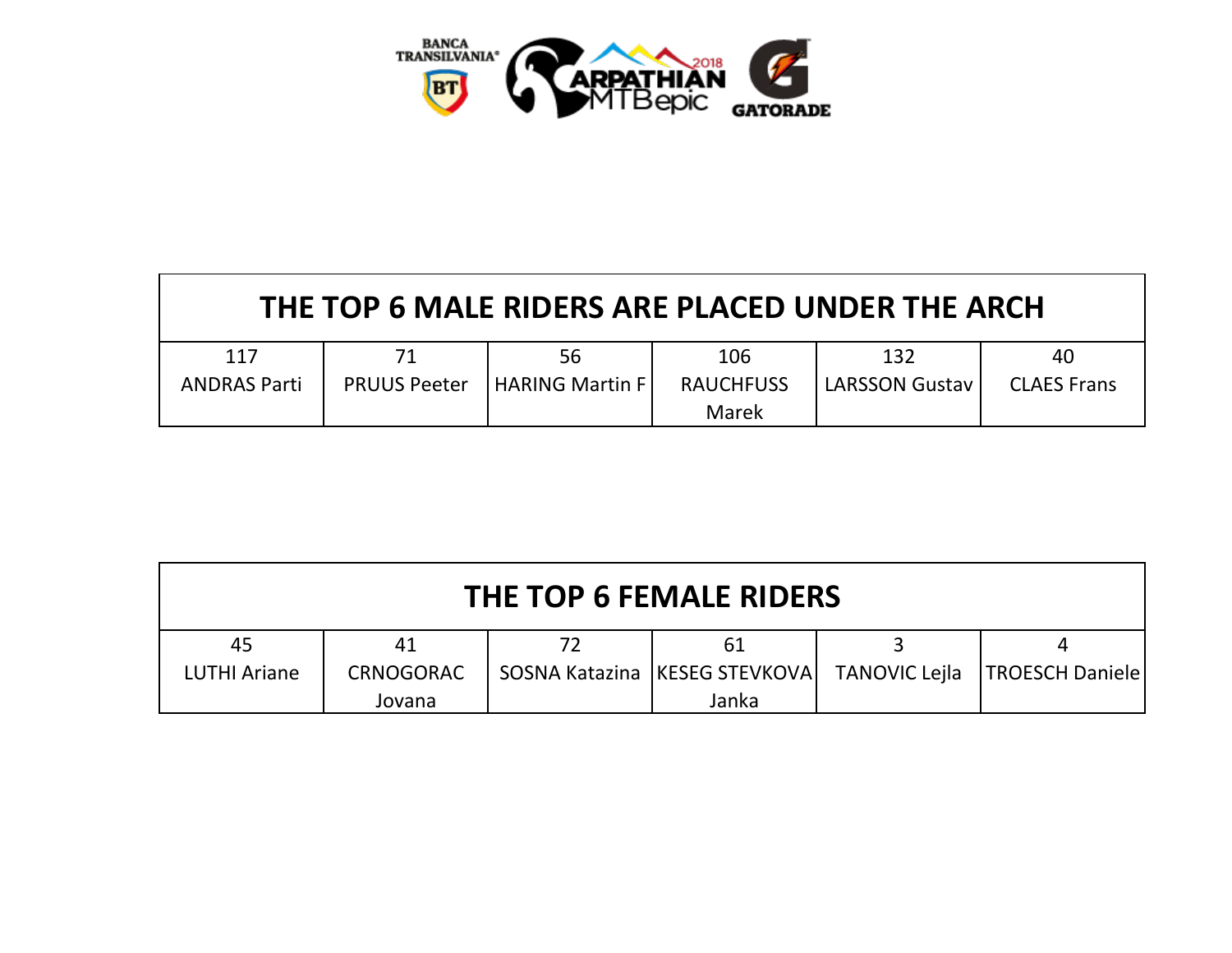

|                | 92                    | 50                    | 70                      | 83                     | 89                    | 53                    |
|----------------|-----------------------|-----------------------|-------------------------|------------------------|-----------------------|-----------------------|
| $\mathbf{1}$   | <b>ADEL Filip</b>     | <b>HARTMANN</b>       | <b>CHIARINI</b>         | <b>MOLNAR Ede</b>      | <b>SIGEL Pirmin</b>   | <b>EISENBARTH</b>     |
|                |                       | Jakob                 | Riccardo                |                        |                       | Pirmin                |
|                | 120                   | 75                    | 93                      | 121                    | 73                    | 54                    |
| $\overline{2}$ | <b>VANDEN</b>         | <b>SINZA Raul</b>     | <b>JOBANEK Jan</b>      | <b>GOMBERT</b>         | <b>BLAZSO Marton</b>  | <b>MAIER Maxi</b>     |
|                | <b>HAESEVELDE Rob</b> |                       |                         | Frederic               |                       |                       |
|                | 84                    | 34                    | 128                     | 124                    | 113                   | 39                    |
| $\overline{3}$ | <b>MALNASI Jozsef</b> | <b>GATHOF Daniel</b>  | <b>KELEMEN Arpad</b>    | <b>WALLACE Cory</b>    | <b>DUMITRESCU</b>     | <b>OPREA Tudor</b>    |
|                | Attila                |                       |                         |                        | Gerhard               |                       |
|                | 97                    | 38                    | 55                      | 63                     | 82                    | 48                    |
| $\overline{4}$ | <b>DUCA Bogdan</b>    | <b>ROBERTO Burta</b>  | <b>DOBAI Robert</b>     | <b>BEKKENK Ramses</b>  | <b>STANCU</b>         | <b>FUEHRMANN</b>      |
|                |                       |                       |                         |                        | Alexandru -           | Michael               |
|                | 130                   | 37                    | 29                      | 52                     | 133                   | 81                    |
| $\overline{5}$ | <b>MADARAS Attila</b> | <b>LOGIGAN Lucian</b> | <b>GAMITO Vitor</b>     | <b>CAPUSCEAC</b>       | <b>ROSIORU Daniel</b> | <b>KURTY Jakub</b>    |
|                |                       |                       |                         | Vasile                 | <b>Marius</b>         |                       |
|                | 51                    | 131                   | 112                     | 78                     | 101                   | 115                   |
| 6              | <b>GUTH Olivier</b>   | <b>LEGNAVSKY</b>      | <b>FERREIRA Valerio</b> | <b>MITITELU Andrei</b> | <b>GLAJZA Robert</b>  | <b>IONASCU Marius</b> |
|                |                       | Tomas                 |                         | <b>Nicolae</b>         |                       |                       |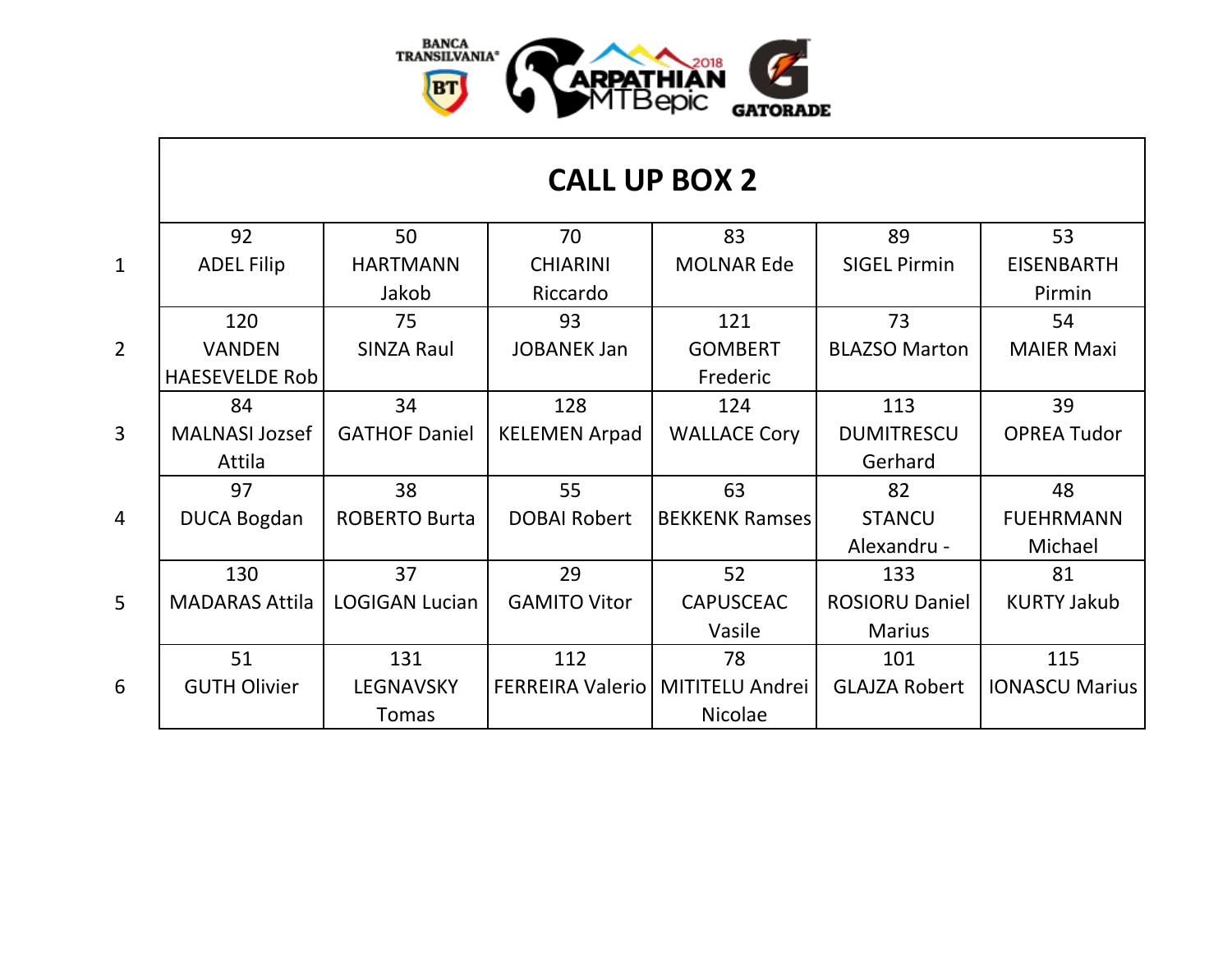

|                | 76                    | 98                   | 86                   | 10                    | 123                    | 77                   |
|----------------|-----------------------|----------------------|----------------------|-----------------------|------------------------|----------------------|
| $\mathbf{1}$   | <b>MURA Istvan</b>    | <b>LEHACI Daniel</b> | <b>GREC Georgian</b> | <b>CIOBANIUC</b>      | <b>VLAD COSTINEL</b>   | <b>KECSKES David</b> |
|                |                       |                      |                      | Ciprian               | Urzica                 |                      |
|                | 87                    | 99                   | 15                   | 127                   | 32                     | 12                   |
| $\overline{2}$ | PARASCHIVU            | <b>KOLOMEETS</b>     | <b>CIUMER Maxim</b>  | <b>DIACONESCU</b>     | <b>SNOBEL Zdenek</b>   | <b>SIMION Sabin</b>  |
|                | Sergiu                | Anatoly              |                      | Radu                  |                        |                      |
|                | 85                    | 17                   | 66                   | 26                    | 58                     | 100                  |
| $\overline{3}$ | SEMERAD Ondrej        | PAL Bogdan           | <b>CATOIU Andrei</b> | JIDOVU Cristian       | JIPA Razvan -          | <b>RYABININ Petr</b> |
|                |                       | Sebastian            |                      |                       | Andrei                 |                      |
|                | 16                    | 19                   | 22                   | 13                    | 88                     | 104                  |
| $\overline{4}$ | <b>VALLEE Rene</b>    | <b>SOBENNICOV</b>    | <b>MUNTEAN Paul</b>  | <b>MLOTEK Dariusz</b> | <b>SASU Robert</b>     | <b>DOBSOVIC</b>      |
|                |                       | Andrei               |                      |                       |                        | Vojtech              |
|                | 18                    | 129                  | 42                   | 94                    | 80                     | 8                    |
| 5 <sup>5</sup> | <b>APRODU Petru</b>   | <b>CANTOR Ilya</b>   | <b>COMYN Hans</b>    | <b>NEAGA Lucian</b>   | <b>GHEDUZZI Ulisse</b> | PREDA Razvan         |
|                |                       |                      |                      |                       |                        |                      |
|                | 23                    | 103                  | 35                   | 59                    | 31                     | 69                   |
| 6              | <b>COCIUBA Teofil</b> | <b>ZANARDI Aldo</b>  | <b>DUDEK Bo Kamp</b> | <b>JUHASOVA</b>       | <b>CARPINTEIRO</b>     | <b>JUNCU Victor</b>  |
|                |                       |                      |                      | Andrea                | Celina                 |                      |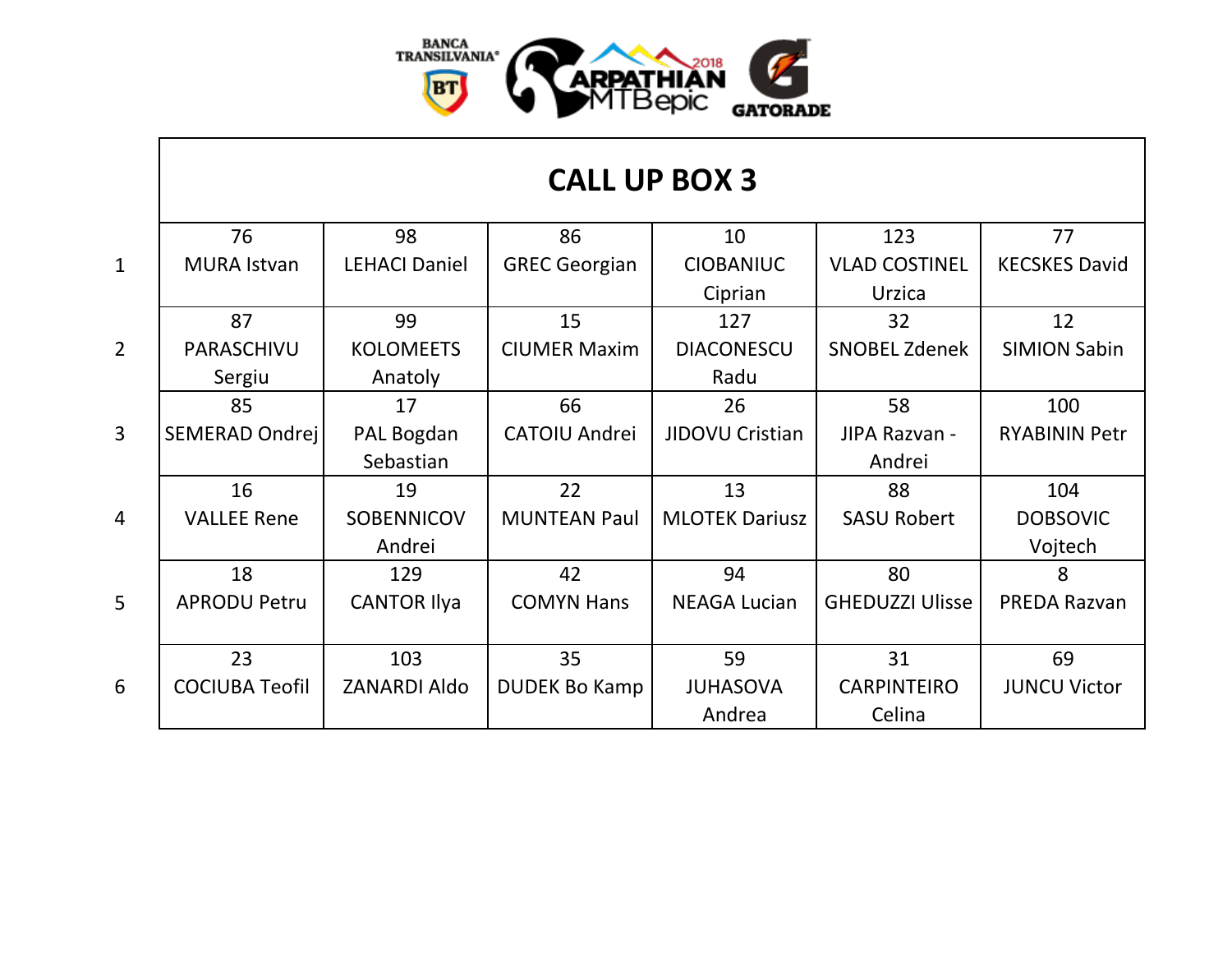

|                 | 47                    | 118                   | 60                     | 11                     | 28                    | 5                                  |
|-----------------|-----------------------|-----------------------|------------------------|------------------------|-----------------------|------------------------------------|
| $\mathbf{1}$    | <b>HEGGLIN Kurt</b>   | <b>VALENTIN lancu</b> | <b>SANDU Marc</b>      | <b>CATALIN Maxim</b>   | <b>NAGY Tiberiu</b>   | <b>DRAGAN Oliver</b>               |
|                 |                       |                       |                        |                        |                       |                                    |
|                 | $\overline{7}$        | $\overline{2}$        | 30                     | 65                     | 116                   | 90                                 |
| $\overline{2}$  | <b>ALEXANDRU</b>      | <b>LAZAR Mihai</b>    | MANASTIREANU           | <b>IORDAN</b>          | <b>GOLDRING Jeno</b>  | <b>SANDU Mugurel</b>               |
|                 | <b>Stefan Nicolae</b> |                       | George                 | Constantin             |                       |                                    |
|                 | 64                    | 20                    | 6                      | 49                     | 105                   | 9                                  |
| $\overline{3}$  | <b>CAMPIAN</b>        | <b>GERGELY Juhasz</b> | <b>ROBU Andrei</b>     | <b>TEBEICA Tiberiu</b> |                       | MIRCEA Florescu   PARCATA Daniel - |
|                 | Horatiu - Alin        |                       |                        |                        |                       | Bogdan                             |
|                 | 119                   | 91                    | 122                    | 95                     | 44                    | 33                                 |
| $\overline{4}$  | <b>MOGILDEA</b>       | <b>OTTO Miroda</b>    | <b>VULPE Alexandra</b> | <b>OLARU Mircea</b>    | <b>GUILLAUME Jean</b> | <b>SMOCHINA</b>                    |
|                 | Maxim                 |                       |                        |                        | Michel                | Cristian                           |
|                 | $\mathbf{1}$          | 74                    | 14                     | 24                     | 67                    | 114                                |
| $5\overline{)}$ | <b>GAVRILA Doru</b>   | <b>STELLA David</b>   | <b>COTIGA Tatiana</b>  | <b>FORD Jeffrey</b>    | <b>COSAC Vasile</b>   | <b>MANOLESCU</b>                   |
|                 |                       |                       |                        |                        |                       | Rares                              |
|                 | 57                    | 62                    | 108                    | 109                    | 68                    | 25                                 |
| 6               | AMZULESCU             | <b>BONTA Karina</b>   | <b>SPORIS Augustin</b> | <b>CATANA Raluca</b>   | <b>CHIOSEAUA</b>      | <b>SHORT John</b>                  |
|                 | <b>Marius</b>         |                       |                        |                        | Cristian              |                                    |